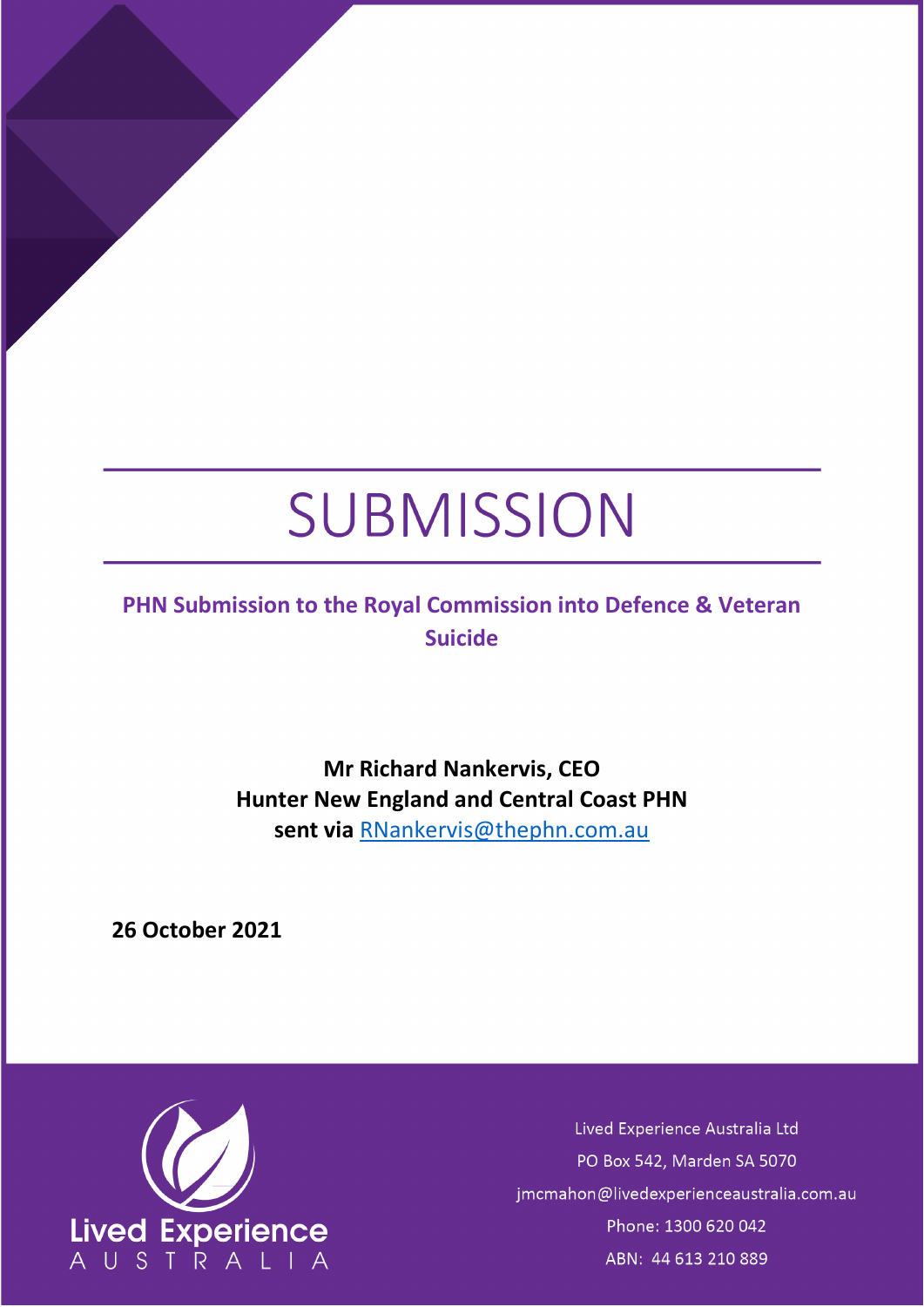# Contents

| What do you see as the risk factors for mental health for ADF and ex serving ADF as they relate |  |
|-------------------------------------------------------------------------------------------------|--|
| What do you see as the risk factors for mental health for ADF and ex serving ADF as they relate |  |
| What do you see as the risk factors for mental health for ADF and ex serving ADF as they relate |  |
| Are there any gaps in mental health services and support available to ADF and ex serving ADF? 4 |  |
|                                                                                                 |  |
| What types of services and support would have the biggest impact for ADF and ex serving ADF     |  |
|                                                                                                 |  |
|                                                                                                 |  |
| What are the challenges and barriers for ADF members and ex serving ADF members                 |  |
| How could the primary care sector play a more impactful role in supporting ADF and ex           |  |
|                                                                                                 |  |
|                                                                                                 |  |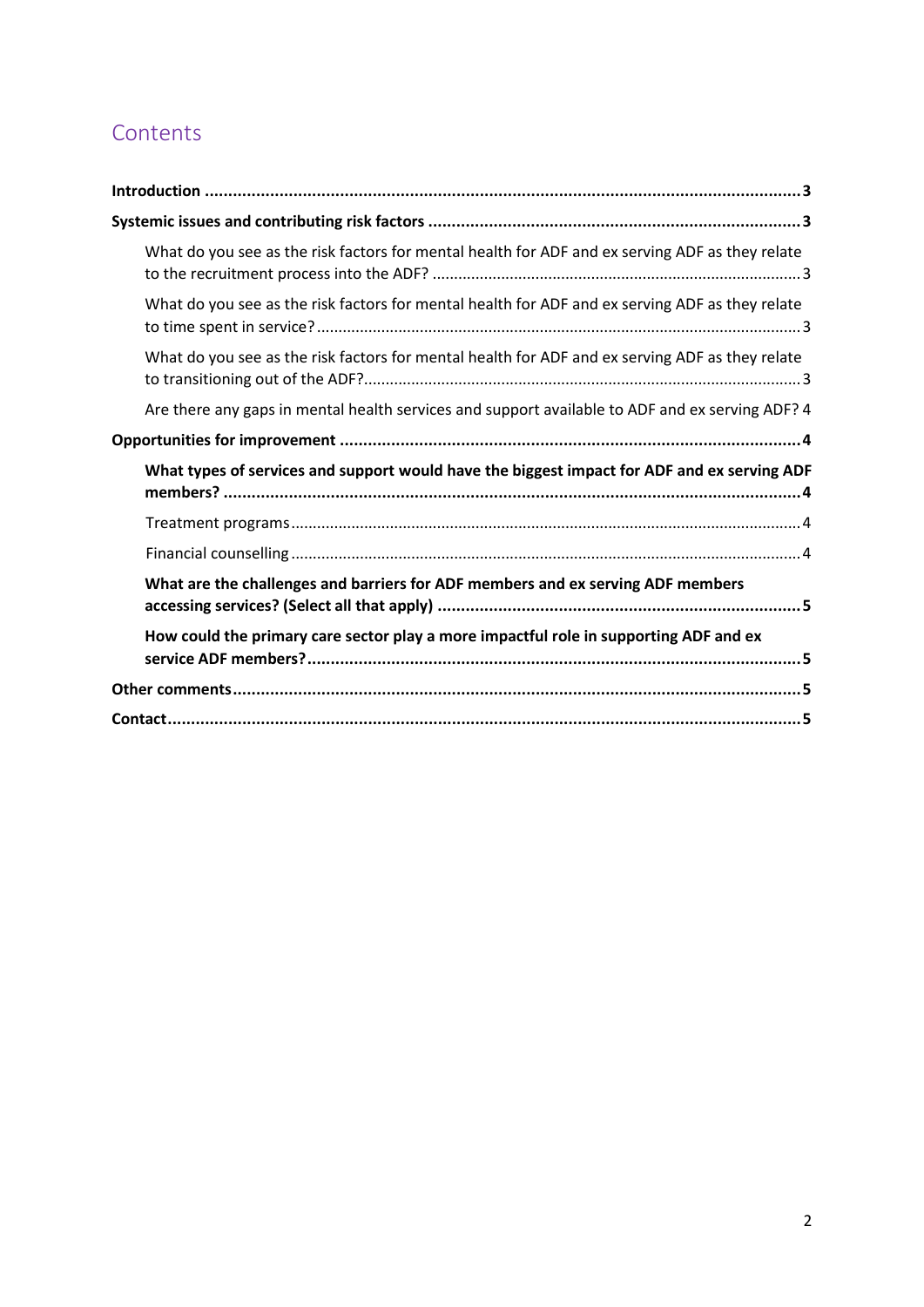## <span id="page-2-0"></span>Introduction

Lived Experience Australia (hereafter LEA) is a national representative organisation for Australian mental health consumers and carers, formed in 2002 with a focus on the private sector. Our core business is to advocate for systemic change, empowerment of consumers in their own care, promoting engagement and inclusion of consumers and carers within system design, planning and evaluation and most importantly, advocating for consumer choice and family and carer inclusion.

LEA is pleased to provide this Submission to you and the wider PHN organisations for your consideration in your response to the **Royal Commission into Defence & Veteran Suicide.**

## <span id="page-2-1"></span>Systemic issues and contributing risk factors

#### <span id="page-2-2"></span>What do you see as the risk factors for mental health for ADF and ex serving ADF as they relate to the recruitment process into the ADF?

Army Training prepares soldiers to make immediate, violent responses to crises, such as coming under enemy fire, or facing the uncertainty of IUD or suicide bombers. This is unfortunately necessary, but it can also lead to those returning from war zones with very short tempers, and insufficient safeguards from outbursts of anger towards themselves and others. This can lead to relationship and family breakdowns, and leave the veteran with a heavy sense of guilt.

#### <span id="page-2-3"></span>What do you see as the risk factors for mental health for ADF and ex serving ADF as they relate to time spent in service?

Exposure to violence and traumatic experiences in theatres of war or civil unrest are a precursor to mental ill-health. Few soldiers, whether regular army or in the past National Servicemen, have been adequately prepared for the reality of armed conflict or civil unrest, with its horrors and the actuality of mates dying or being wounded.

Trauma can change a person significantly in how they relate to their family and others around them. It can impact negatively on relationships, family and social functioning. A traumatic experience produces emotional shock and often causes many emotional problems. Some of these problems include anxiety, irritability, anger, avoidance and depression. Often people with trauma utilize negative coping strategies such as alcohol or drugs to assist them in dealing with difficult emotions and feelings.

#### <span id="page-2-4"></span>What do you see as the risk factors for mental health for ADF and ex serving ADF as they relate to transitioning out of the ADF?

Coming home from war or areas of civil unrest to Australia requires difficult mental and physical adjustments for veterans. Firstly, the world of those who are not in the services has moved on from the time when the veteran left Australia. The veteran expects to return to the world he/she left, but everyone else, family and friends, have moved on to another place. This was the experience of one of LEA's Board member who as a Vietnam veteran found this extremely hard to deal with after his two years of National Service – his family disowned him for accepting his call-up, and the few friends he had prior to his two years in the army were different people on his return.

There is still stigma associated with those who participate in wars particularly the Vietnam war – on return home many people blamed the soldiers, rather than the politicians, for their involvement in Vietnam. Nowadays there are many voices which were against the sending of troops to Iraq and, to a lesser degree, to Afghanistan. This adds to the mental stresses placed on returned veterans.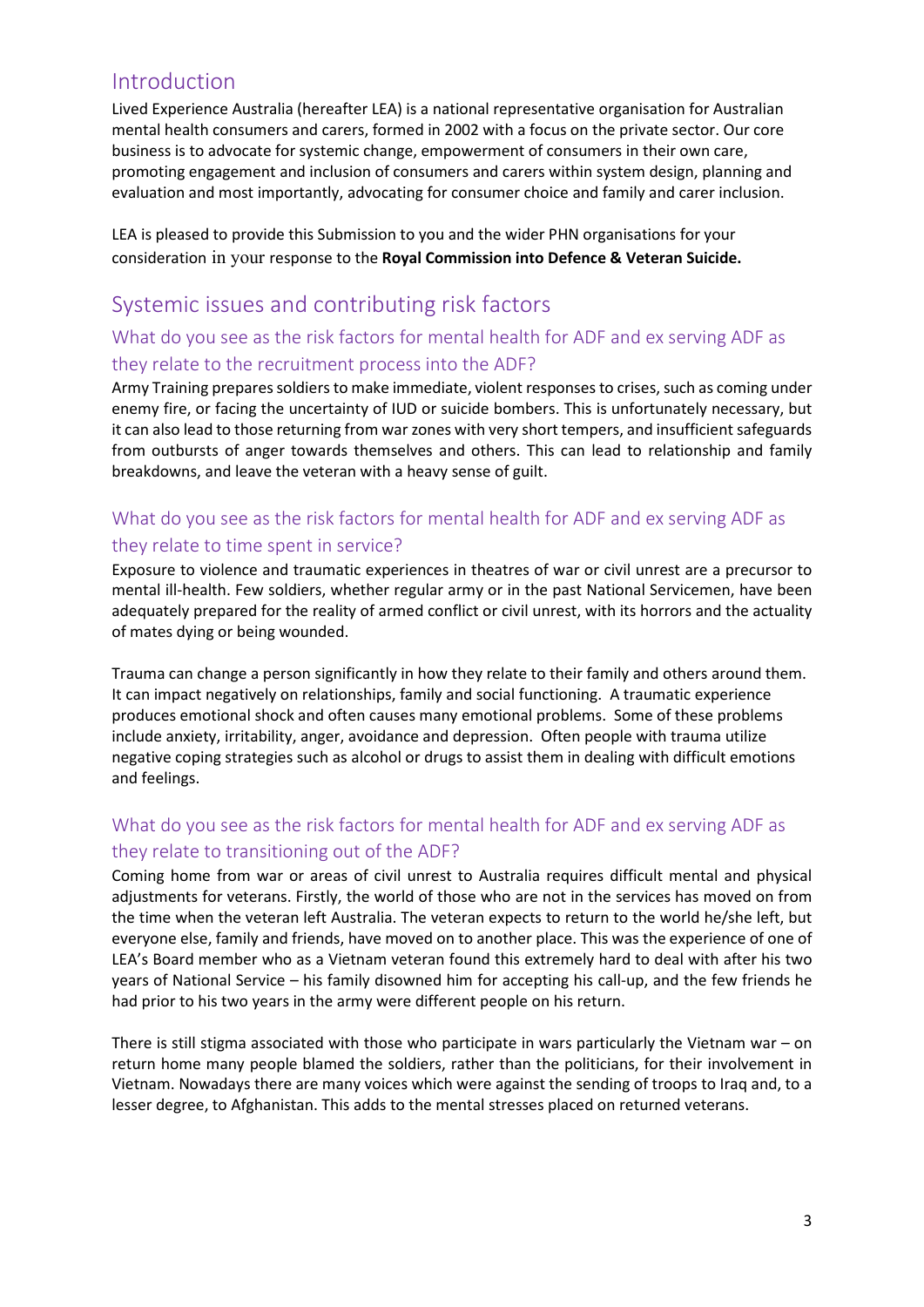#### <span id="page-3-0"></span>Are there any gaps in mental health services and support available to ADF and ex serving ADF?

In the past, the treatment and handling of claims by veterans to the Department of Veterans' Affairs for injuries and conditions has been very bad. The processes have seen many veterans undergoing several demeaning appeals with their honesty brought into question before claims were accepted. This lengthy and trying process did not assist veterans in dealing with their undiagnosed mental health issues in many cases.

## <span id="page-3-1"></span>Opportunities for improvement

<span id="page-3-2"></span>What types of services and support would have the biggest impact for ADF and ex serving ADF members?

#### <span id="page-3-3"></span>Treatment programs

These need to address the issues mentioned here, not only with the person suffering from PTSD but also include the partners / children, and significant others

There are a number of treatment programs that the veteran community or ADF members can access, one such program that has provided treatment to veterans and ADF personnel for nearly 20 years is the Military Service Trauma Recovery program provided by many private psychiatric hospitals.

The program is CBT based (Cognitive Behaviour Therapy) and includes both group and individual sessions. Within the program, key issues are targeted to provide education about PTSD and associated problems in order to facilitate recovery including:

- Dealing with depression / anxiety & anger
- Substance abuse/use
- Working on relationship difficulties, exploring healthy communication.
- Maintaining good physical health
- Dealing with Intrusive memories, flashbacks and nightmares
- Occupational rehabilitation

The program also includes combined group sessions with partners / significant others. It also offers Individual Trauma Exposure Therapy (PE), which has become the cornerstone of psychological treatment of PTSD. Exposure Therapy for PTSD involves confronting the memory of traumatic experiences in a controlled and safe environment (imaginal exposure). Additionally participants are regularly removed from the classroom for group based physical exercise sessions and *in vivo* exposure activities. These in vivo sessions involve immersing participants in real life situations which have become phobic and encouraging them to use their skills to manage ensuing anxiety. It provides the veterans with an opportunity to test their symptom management skills, improve their confidence in assimilating into the civilian world and also allows reconnection with their local community.

LEA understands the program is accredited by the Department of Veterans Affairs. The results of the program continue to produce robust improvements which have been statistically scrutinised and published in Australian and New Zealand Journal of Psychiatry.

#### <span id="page-3-4"></span>Financial counselling

LEA is unaware of what current compensation arrangements are made available to those returning from Iraq or Afghanistan.

Anecdotally, we understand from informal responses, that Afghanistan veterans receive a lump sum in the vicinity of AU\$50,000 for each completed tour of duty. This could be true, and it seems like a worthwhile initiative by the Department. We understand that the Department of Veterans' Affairs offers injured veterans lump sum payments which vary in relation to the severity of their condition,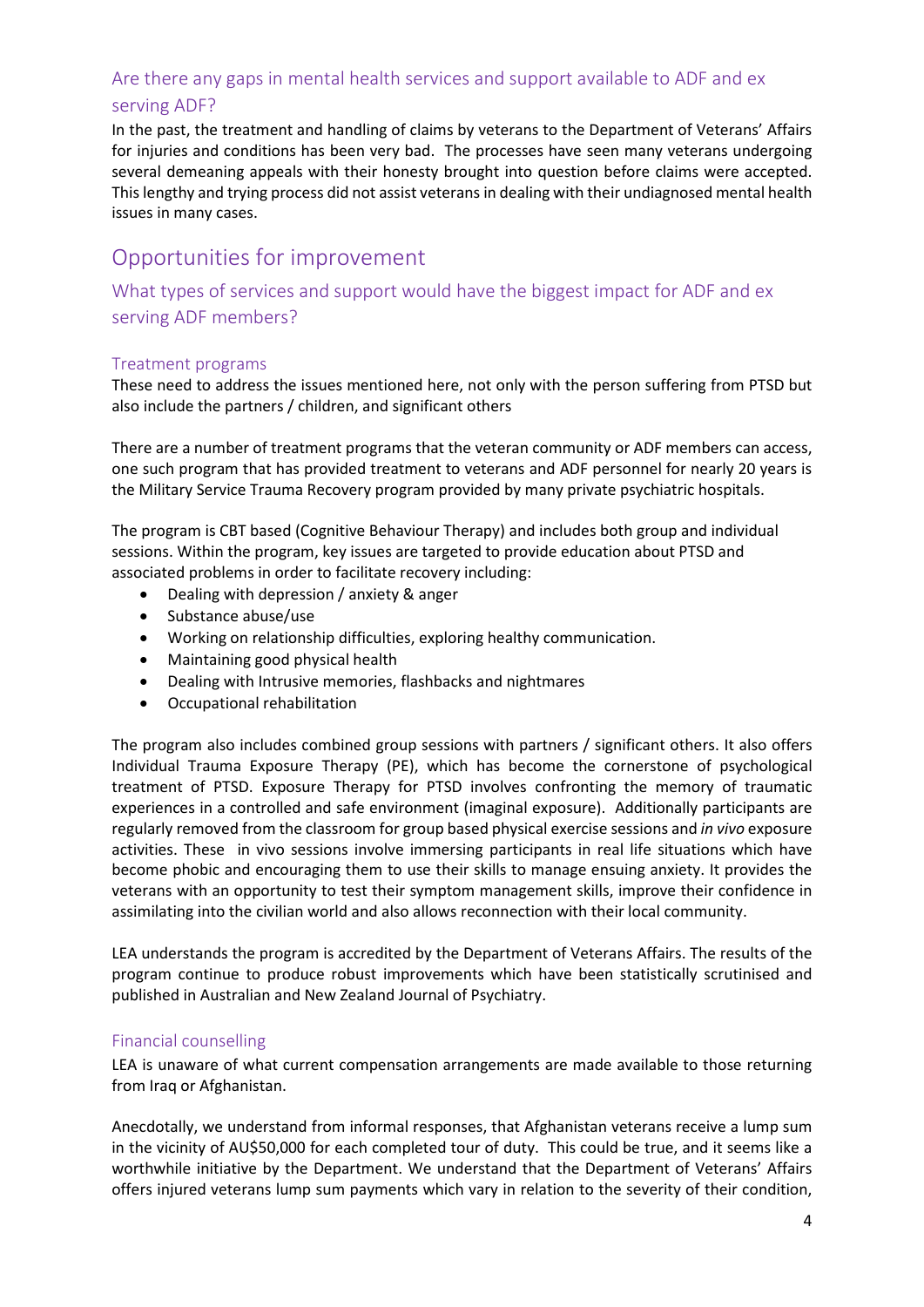and this could be as much as \$200,000 for those suffering Post Traumatic Stress, as well as free medical treatment of accepted conditions.

If this is true, we believe in these cases it may well be inappropriate, given that young people would not, in many cases, have the financial expertise to manage large sums carefully. This could have the repercussions of leaving them without much of a financial future. If this scenario is true, then financial assistance should be provided to the affected veterans in managing these funds.

#### <span id="page-4-0"></span>What are the challenges and barriers for ADF members and ex serving ADF members accessing services? (Select all that apply)

| Cost of services                                   |   |
|----------------------------------------------------|---|
| Location / travel distances                        |   |
| Availability of services                           | X |
| Appropriateness of services                        | X |
| Lack of awareness of available services            |   |
| Lack of willingness to engage with health services |   |

#### <span id="page-4-1"></span>How could the primary care sector play a more impactful role in supporting ADF and ex service ADF members?

GPs must have a clear understanding of the issues that affect returning veterans or serving personnel. Being able to address these mental health issues as well as overseeing physical issues related to service must be part of a whole person approach.

Without this understanding and skills, the veteran's mental health could deteriorate and affect them, their families and their community.

#### <span id="page-4-2"></span>Other comments

# Is there anything else you'd like to add to support the development of the

#### submission?

We know that for many partners, the issues of self harm and suicide are very real. They live with disturbing anger, misunderstandings, alcohol dependence, depression and anxiety. However there are very few programs of support and this includes the private hospital sector, with most relying on support groups run by the veteran groups themselves.

More needs to be done to support partners and children of veterans and ADF members particularly in the period of first returning to Australia after a tour of duty. War zones don't only affect soldiers, with their experiences directly affecting their relationships.

#### <span id="page-4-3"></span>Contact

LEA has made two previous Submissions to **Senate Standing Committee on Foreign Affairs, Defence and Trade on Suicide by veterans and ex-service personnel** (June 2016) [https://6f044093-f272-](https://6f044093-f272-427f-b749-e2aef1d4ae8d.filesusr.com/ugd/907260_2b380d79a6e9471d996dde08c9e53d60.pdf) [427f-b749-e2aef1d4ae8d.filesusr.com/ugd/907260\\_2b380d79a6e9471d996dde08c9e53d60.pdf](https://6f044093-f272-427f-b749-e2aef1d4ae8d.filesusr.com/ugd/907260_2b380d79a6e9471d996dde08c9e53d60.pdf) and the **National Mental Health Commission's Review of self-harm and suicide prevention services for veterans and ADF members** November 2016 [https://6f044093-f272-427f-b749](https://6f044093-f272-427f-b749-e2aef1d4ae8d.filesusr.com/ugd/907260_c8818c412e75425cb0b915d762aad9ac.pdf) [e2aef1d4ae8d.filesusr.com/ugd/907260\\_c8818c412e75425cb0b915d762aad9ac.pdf](https://6f044093-f272-427f-b749-e2aef1d4ae8d.filesusr.com/ugd/907260_c8818c412e75425cb0b915d762aad9ac.pdf) and we were subsequently invited to appear before the Senate Standing Committee in 2016 in Brisbane.

LEA would be very pleased to provide input from a national organisational perspective into the areas of mental health going forward. We are aware you have the Mental Health Lived Experience Engagement Network and LEA fully supports MHLEEN.